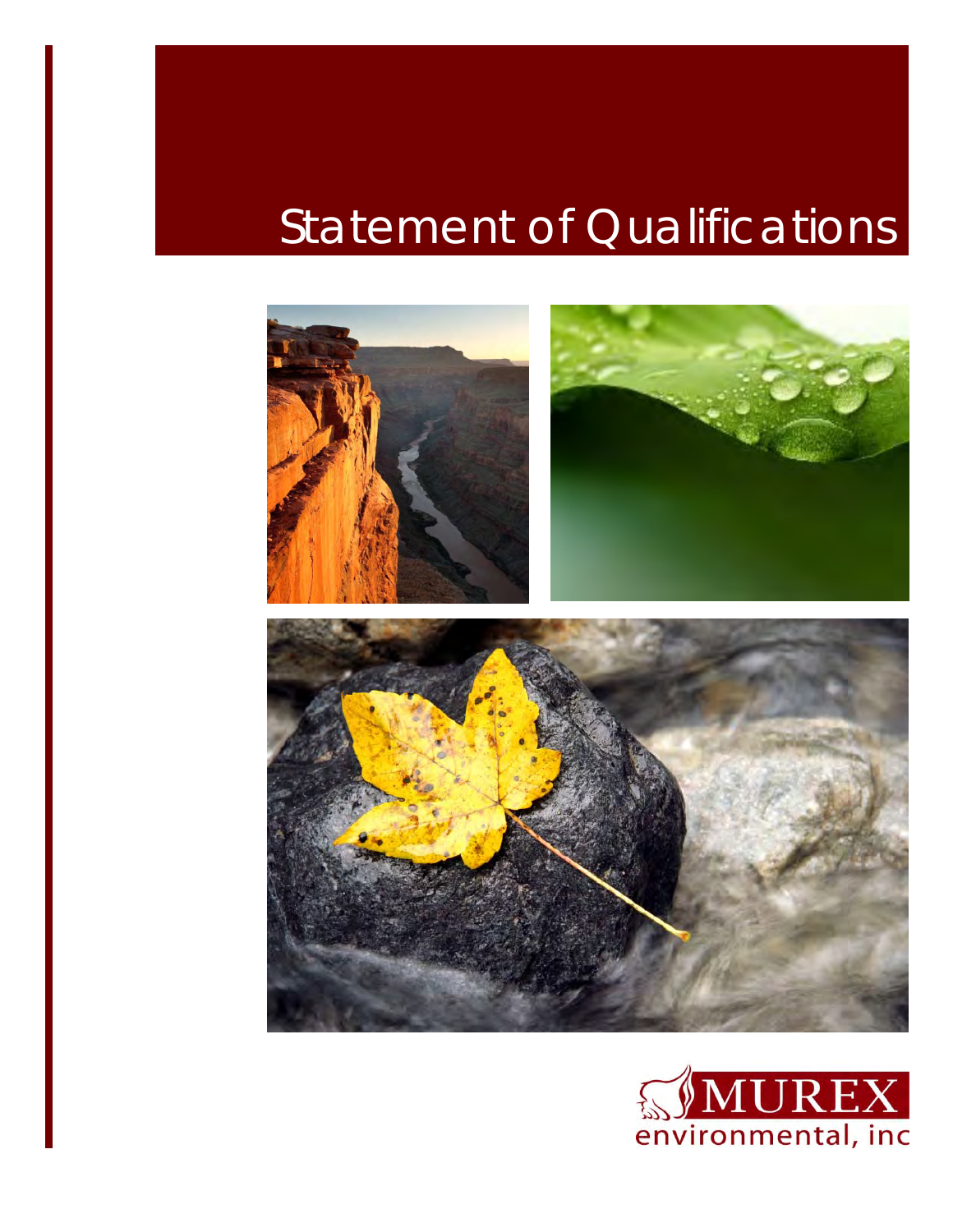### Overview

**Murex is a privately held firm and a Small Business Enterprise (SBE) offering environmental consulting services to a wide range of clients and industries.** 

Murex's staff has the industry knowledge, expertise, and the regulatory understanding to provide innovative, practical and sustainable solutions. Our services are performed under a comprehensive health & safety program and completed cost-effectively. We strive to exceed the expectations of our clients in terms of schedule, budget and quality.

We are a client-focused, solution-oriented firm with a broad range of experience in the fields of civil and environmental engineering, commercial development and construction, and groundwater resources.

#### **Specialty Services**

#### *For Developers & Property Managers:*

- Combined Demolition/Remediation/Construction Support
- Vapor Intrusion & Methane Mitigation
- Environmental Planning, Stormwater, and Construction Support

#### *For Industry***:**

- Strategic Risk-Based Site Closure
- Industrial Property Divestment Support
- Remediation for PCE/TCE, Perchlorate, Hex Chrome, Dioxane, and other recalcitrant compounds
- Wastewater Management

#### *For Attorneys:*

- Contamination/Remediation Cost Allocation
- Expert Witness Testimony
- Forensic Evaluation of Contamination



We provide cost-saving advice on how to approach large and small development and remediation projects.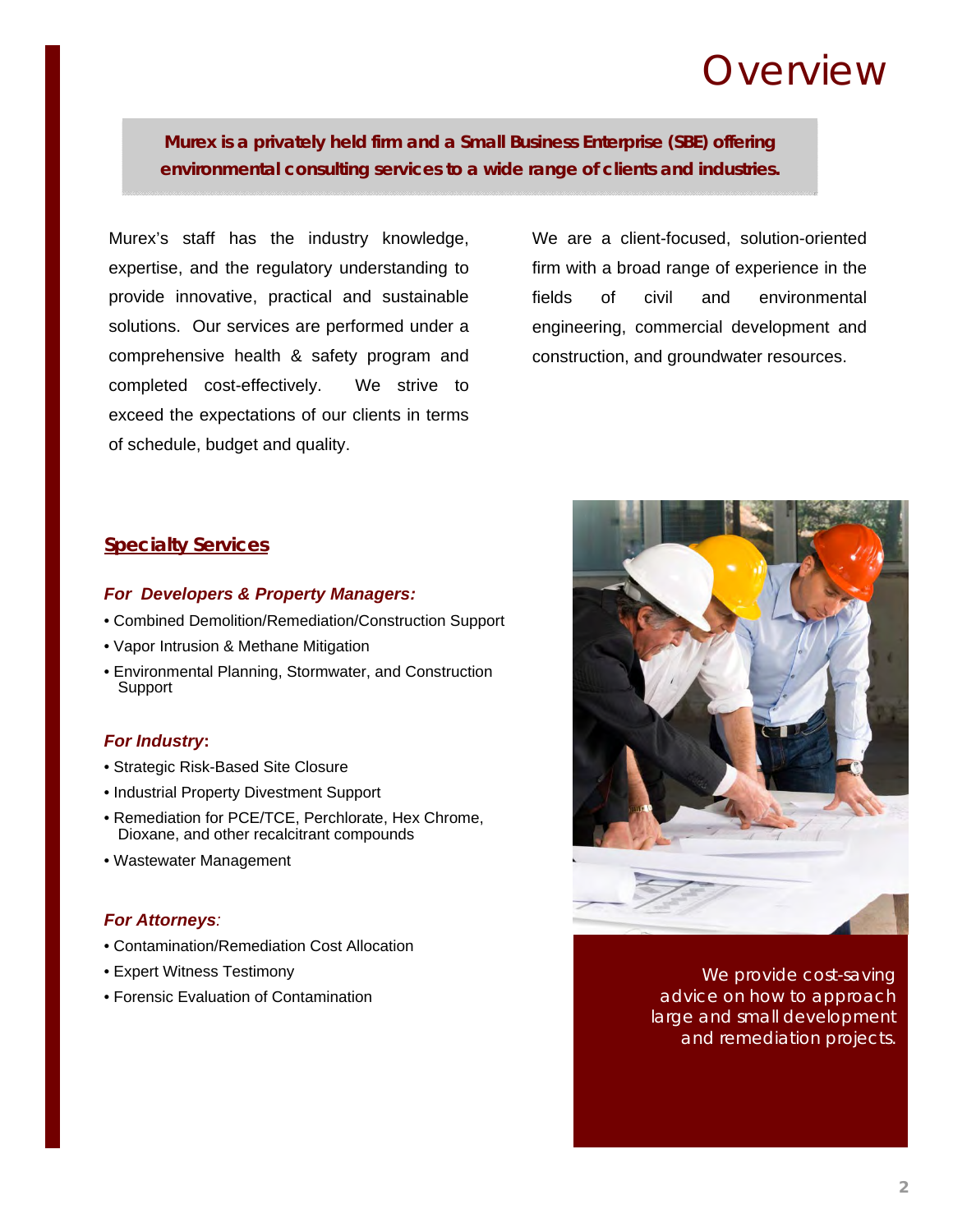



With leadership exhibiting over 35 years of combined experience, we provide practical and reliable guidance to legal, commercial and industrial clients seeking environmental consulting services. Murex has industry knowledge, expertise and proven solutions in the following areas:

- •Environmental Site Assessment
- •Litigation Support, Expert Witness
- •Remedial Investigation/Feasibility Studies (RI/FS)
- •Vapor Intrusion Studies
- •Remedial Design & Construction Oversight
- •Air, Stormwater & Groundwater Monitoring
- •Remediation System Operation & Maintenance
- •Insurance Archaeology & Project Funding
- •Risk Assessment & Risk-based Site Closure
- •Methane and Vapor Intrusion Mitigation
- •Environmental Liability Cost Allocation
- •Stormwater Pollution Protection Plans/Designs
- •Brownfields Redevelopment
- •Hazardous Materials & Safety Auditing

We have extensive experience and long relationships with regulatory agencies on the state and local levels to ease regulatory compliance and approvals including the Regional Water Quality Control Board (RWQCB), federal Environmental Protection Agency (EPA) and California EPA (DTSC), South Coast Air Quality Management District (SCAQMD) and dozens of municipalities throughout California.

One of our strengths is the background our key staff posses with various clients, industries, regulators, investigative tools and remedial technologies. This has given us practical, hands-on experience and the ability to balance design and regulatory considerations with economic and liability factors. Understanding the different economic priorities and risk tolerance of our various client groups allows for the application of appropriate levels of conservatism in management and design.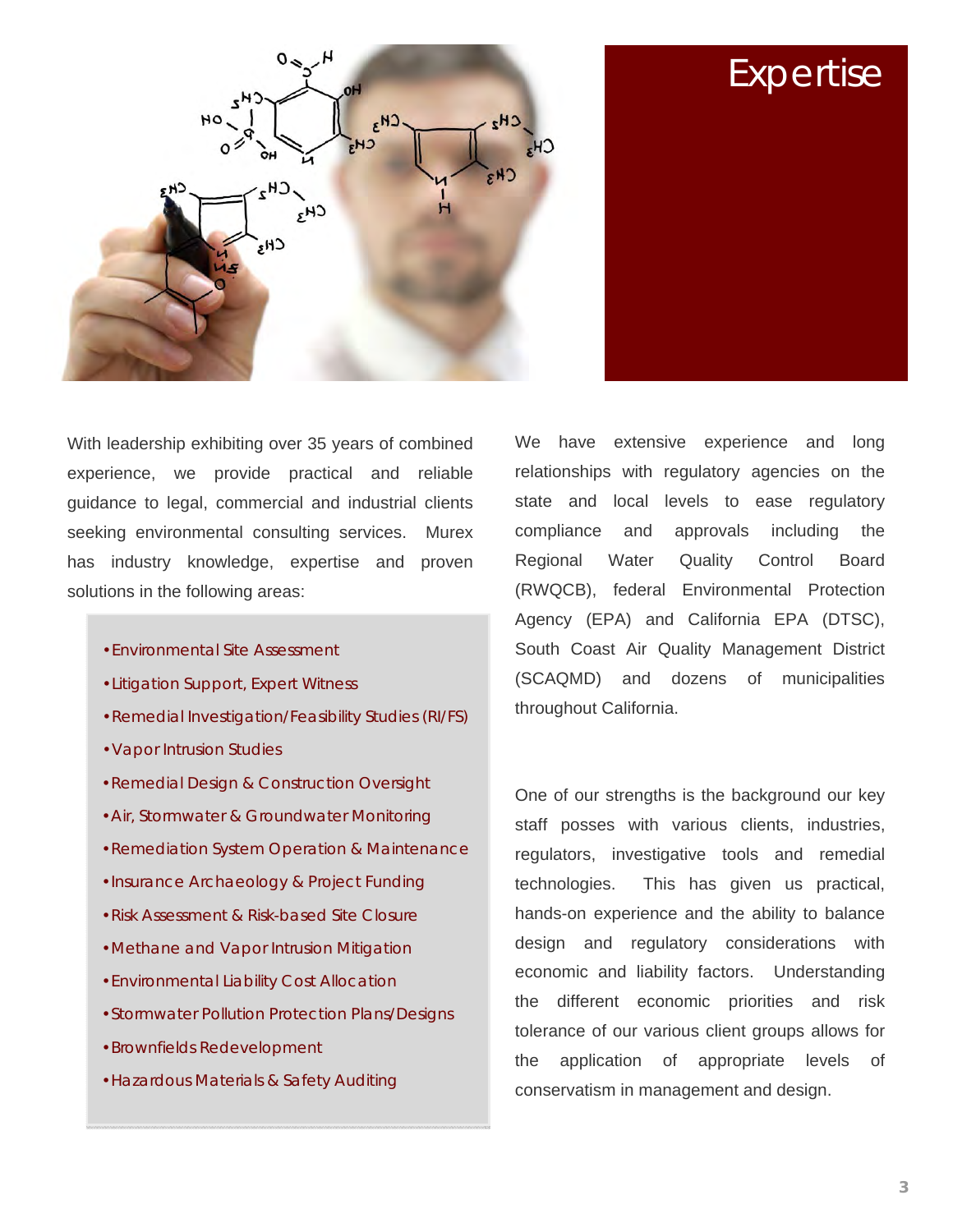## Client Successes - Industrial Site Cleanup

*Murex has experience in all phases of the site remediation process, including project scoping and strategic plan development; remedial investigation; interim remedial measure development and evaluation; engineering evaluation and cost analyses; feasibility studies; pilot testing; and remedial action implementation.* 

#### **Former Clean Room Facility - Los Angeles, CA**

Major historical solvent spill impacting soil and groundwater was remedied using an innovative combination of limited-access excavation, oxidants and vacuum extraction underneath active commercial buildings. Project involved identifying other RPs, negotiating clean-up levels with the RWQCB and supporting client's insurance cost recovery efforts.



#### **Aerospace Manufacturing Facility- Sylmar, CA**

Active aerospace manufacturing facility. Soil and groundwater impacted with PCE and hexavalent chromium. Project work involved site characterization, fate & transport modeling, investigation of off-site sources, pilot testing and interim remediation using multi-phase extraction and bioremediation.

*"The true value of Murex as a firm is their technical competence and their project execution. They bring costeffective, well-thought out solutions to complex and difficult problems. And, perhaps most importantly, they have earned the trust and respect of the environmental regulatory agencies that oversee us. That trust is an asset to our company"* 

> Ken Verheyen, President Astro Pak Corporation



#### **Metals Recycling Facility - Los Angeles, CA**

Murex designed and implemented a cost-effective bioremediation approach to a chlorinated solvent plume site that utilized both fast- and slow-fermenting carbon sources to achieve full degradation of TCE. This approach replaced a costly extraction system and reduced costs significantly.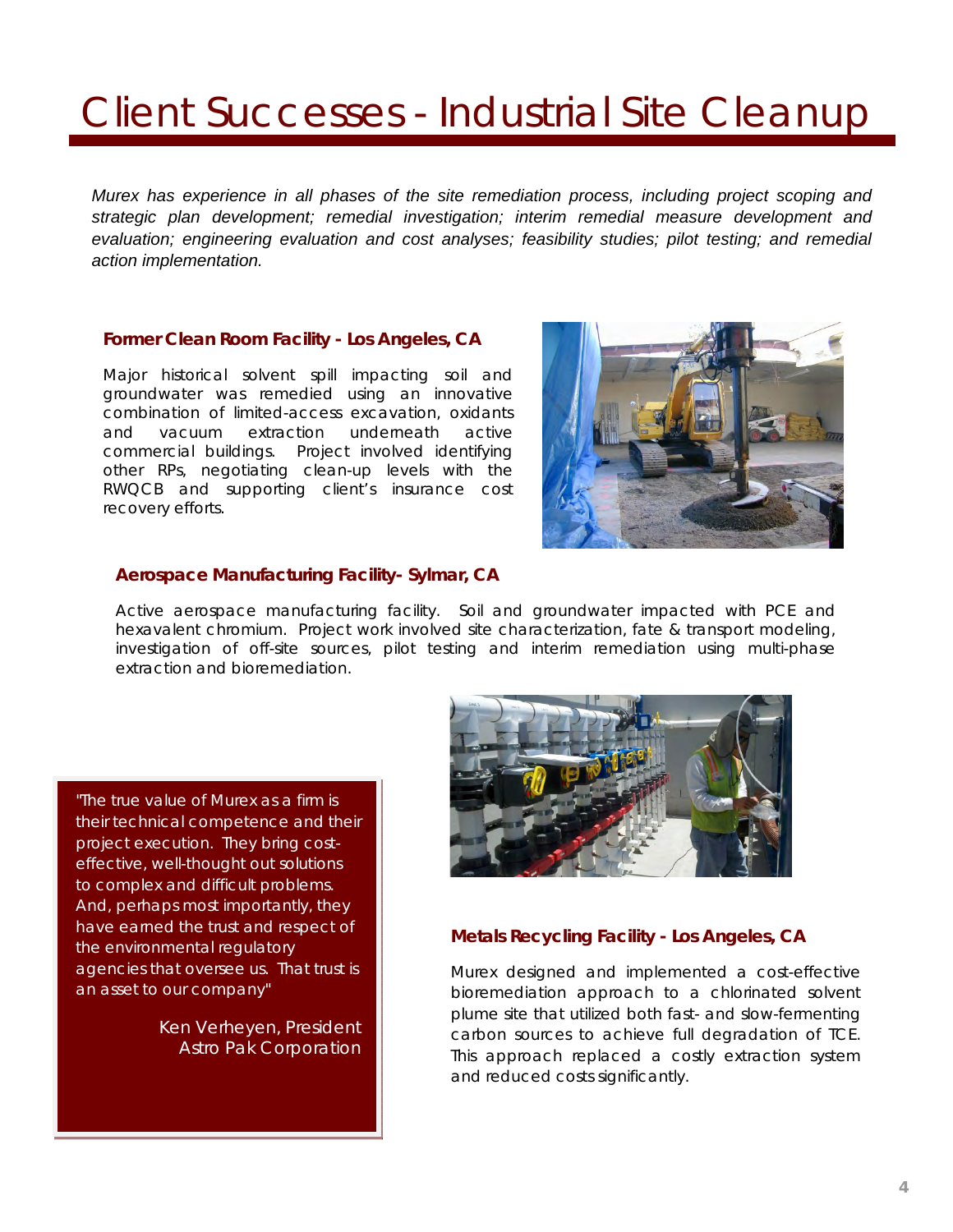### Client Successes - Site Redevelopment



#### **Shopping Mall Redevelopment - Manhattan Beach, CA**

Provided environmental planning and engineering support on the redevelopment of a regional shopping center built over historic oil reservoirs. The project required widely varied expertise, including planning & EIR work, public outreach, methane & vapor intrusion assessment, planning for large scale excavation into impacted soils, stormwater mitigation measures, and negotiations with the Regional Water Quality Control Board.

#### **Former Manufacturing Facility - Gardena, CA**

Provided engineering design, construction, and operation of a multi-faceted remediation system network, which included a combined sub-slab depressurization/SVE system as well as a network of groundwater ISCO injection wells. The combined design and accelerated installation schedule allowed for tenants to occupy the building quickly, helping to recoup the cleanup costs.

#### **Former Auto Wrecking Yard - Carson, CA**

Provided environmental oversight and program management of the redevelopment of a former junk yard. Significant lead and TPH contamination was excavated, regulatory closure was achieved, and the Site was returned to productive use generating new tax base for the City.

*"Murex took several complex site issues and worked with the City, environmental regulators, and the civil engineers to simplify the design and help us meet our sustainability goals without exacerbating the soil contamination issues on Site. They were efficient, thorough, and a great project partner."* 

> *- Amber Richane, Director Callison*

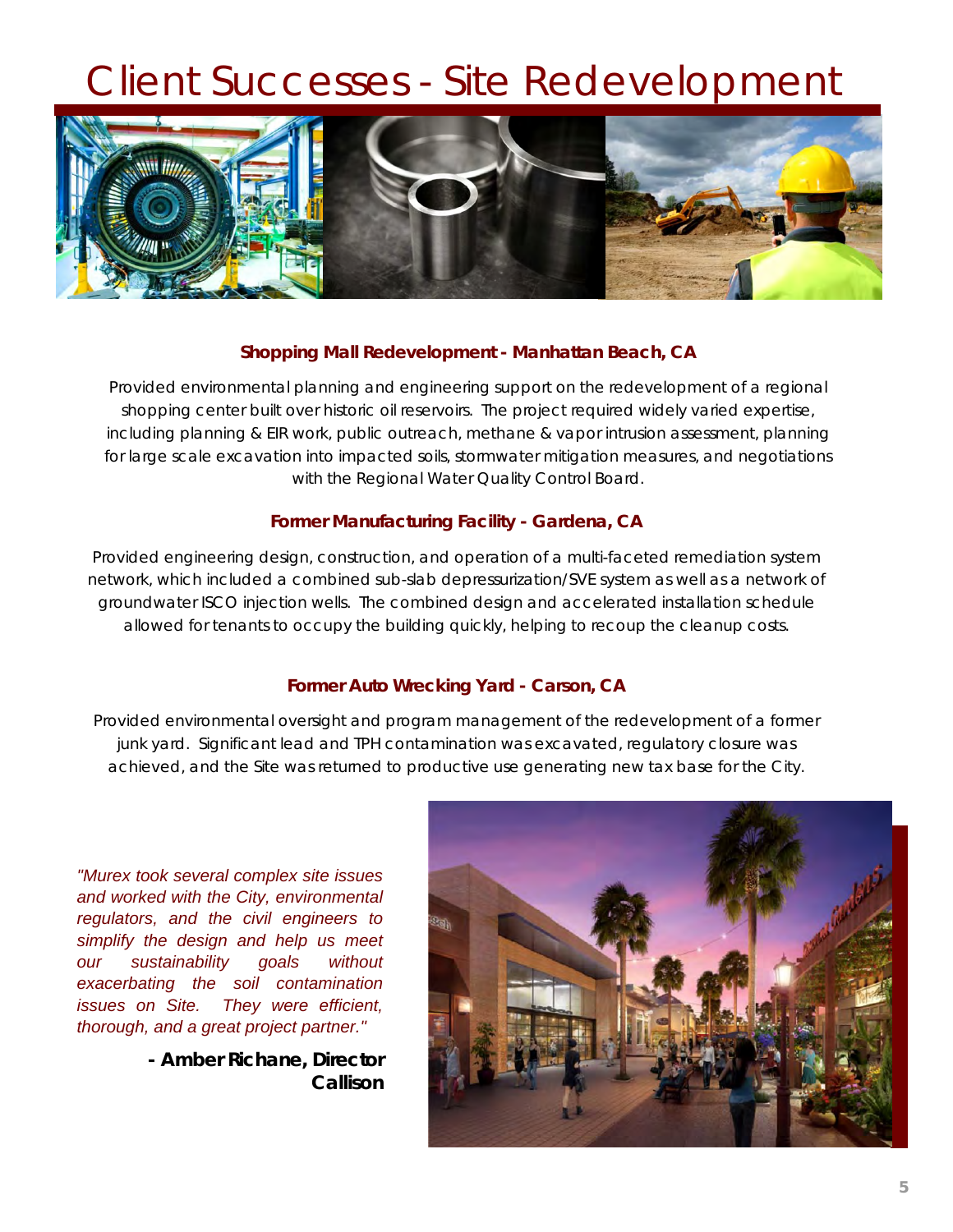## Client Successes - Litigation Support

#### **Former Electronics Manufacturer - Santa Ana, CA**

Provided expert testimony and engineering design, construction, and operation for the cleanup of a former electronics manufacturing facility in Orange County, California. Remediation of the chlorinated solvents was made more difficult in shallow and intermediate zone aquifers by finegrained lithology. Murex's studies resulted in the identification of two additional responsible parties contributing chlorinated solvents to the groundwater.

*"Murex was tasked to provide technical support for a large, multi-party mediation involving impacts to a municipal water supply. On short notice, they developed detailed designs and cost estimates for groundwater cleanup, that were instrumental in resolving the matter with substantial contributions from the parties' insurers to fund the necessary remediation."* 

Dave Isola, Isola Law Group



#### **Superfund Site - San Bernardino, CA**

Significant rocket, flare, and pyrotechnics site that resulted in the contamination of a major municipal supply system, and involved numerous responsible parties. Murex performed hydrogeologic studies, allocated portioned responsibility to various entities, and prepared designs and construction cost estimates identifying cost contributions based on the different contributing chemical agents and their sources.

#### **Former Refinery - Los Angeles, CA**

Performed litigation and insurance recovery efforts to support the characterization of a 55 acre former refinery site where free-phase petroleum hydrocarbons releases were significant. Approximately 250 borings and wells were advanced, and high resolution mapping tools were utilized to generate a 3-dimensional picture of the overall site impacts for design and planning. Project resulted in policy buy-back negotiations and significant funding for site cleanup.